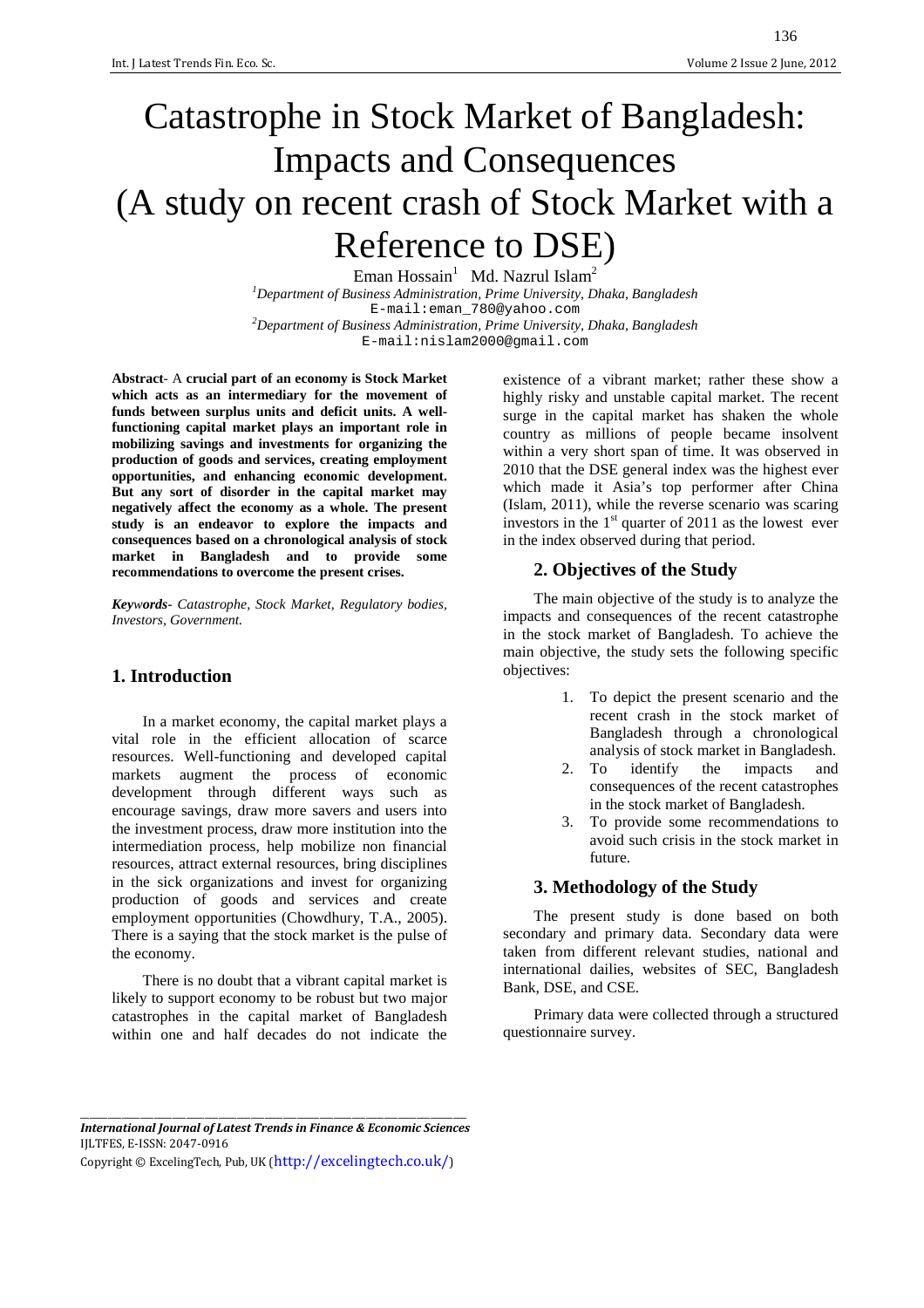| <b>Involvement as:</b> | <b>Financial Analyst</b><br>Investor |            | <b>Regulator</b> | <b>Broker</b> | <b>Total</b> |
|------------------------|--------------------------------------|------------|------------------|---------------|--------------|
| Frequency              | 255 (78.95%)                         | 11 (3.41%) | 6(1.86%)         | 51 (15.80%)   | 323 (100%)   |

Source: Own Survey on Investors, Brokers and Regulators in Dhaka during March-May, 2011.

 350 questionnaires were administered among various stakeholders of the capital market and totaling of 323 respondents responded correctly out of which 255 (78.95%) are investors, 11 (3.41%) are financial analysts, 6 (1.86%) are executives of regulatory bodies and 51 (15.80%) are employees of brokerage houses. The respondents were chosen randomly from Dhaka Metropolitan area.

**Table No. 2:** Demographic Characteristics of the Respondents. Age, Profession and Educational Status of Investors in capital market

| Age        | $20 - 29$       | $30 - 39$       | 40-49                | Above 50                 | <b>Total</b> |
|------------|-----------------|-----------------|----------------------|--------------------------|--------------|
| Frequency  | 136 (42.11%)    | 169 (52.32%)    | 18 (5.57%)           | $\overline{\phantom{0}}$ | 323 (100%)   |
| Profession | <b>Business</b> | <b>Service</b>  | <b>Housewife</b>     | <b>Other</b>             | <b>Total</b> |
| Frequency  | 15 (4.64%)      | 265 (82.04%)    | 9(2.79%)             | 34 (10.53%)              | 323 (100%)   |
| Education  | Undergraduate   | <b>Graduate</b> | <b>Post Graduate</b> | More                     | <b>Total</b> |
| Frequency  | 44 (13.62%)     | 17(5.26%)       | 238 (73.68%)         | 24 (7.43%)               | 323 (100%)   |

Source: Own Survey on Investors, Brokers and Regulators in Dhaka during March-May, 2011.

Based on age, the respondents were classified as: 136 (42.11%) respondents fall in 20-29 years, 169 (52.32%) respondents fall in 30-39 years and 18 (5.57%) respondents fall in 40-49 years. As per profession, 15 (4.64%) are businessmen, 265 (82.04%) are service holders, 9 (2.79%) housewives,

34 (10.53%) are others. According to the educational background, 44 (13.62%) respondents are undergraduate, 17 (5.26%) respondents are graduate, 238 (73.68%) respondents are post graduate, 24 (7.43%) more or others.

|  |  |  | Table No. 3: Why have you invested in stock market/ Reason of involvement? |  |  |
|--|--|--|----------------------------------------------------------------------------|--|--|
|--|--|--|----------------------------------------------------------------------------|--|--|

| <b>Opinion</b> | To create self<br>dependency | To upgrade<br>social status | To earn higher<br>return | Easy to<br>invest | <b>Others</b> | Total      |
|----------------|------------------------------|-----------------------------|--------------------------|-------------------|---------------|------------|
| Frequency      | 66 (20.43%)                  | 36 (11.15%)                 | 119 (36.84%)             | 37 (11.46%)       | $65(20.12\%)$ | 323 (100%) |

Source: Own Survey on Investors, Brokers and Regulators in Dhaka during March-May, 2011.

Based on the reason or objective of involvement or investment in stock market the respondents can be classified as: 66 (20.43%) to create self dependency, 36 (11.15%) to upgrade social status, 119 (36.84%) to earn higher return, 37 (11.46%) easy to invest and 65 (20.12%) other reasons. Finally according to the sources of capital the respondents can be divided into few groups as: 161 (52.96%) investors invested only own money, 31 (10.20%) investors invested taking fund from husband or father or relatives, 41 (13.49%) investors invested taking bank loan, 24 (7.90%) investors invested taking margin loan from broker, 47  $(15.46\%)$  investors invested both own fund & taking loan.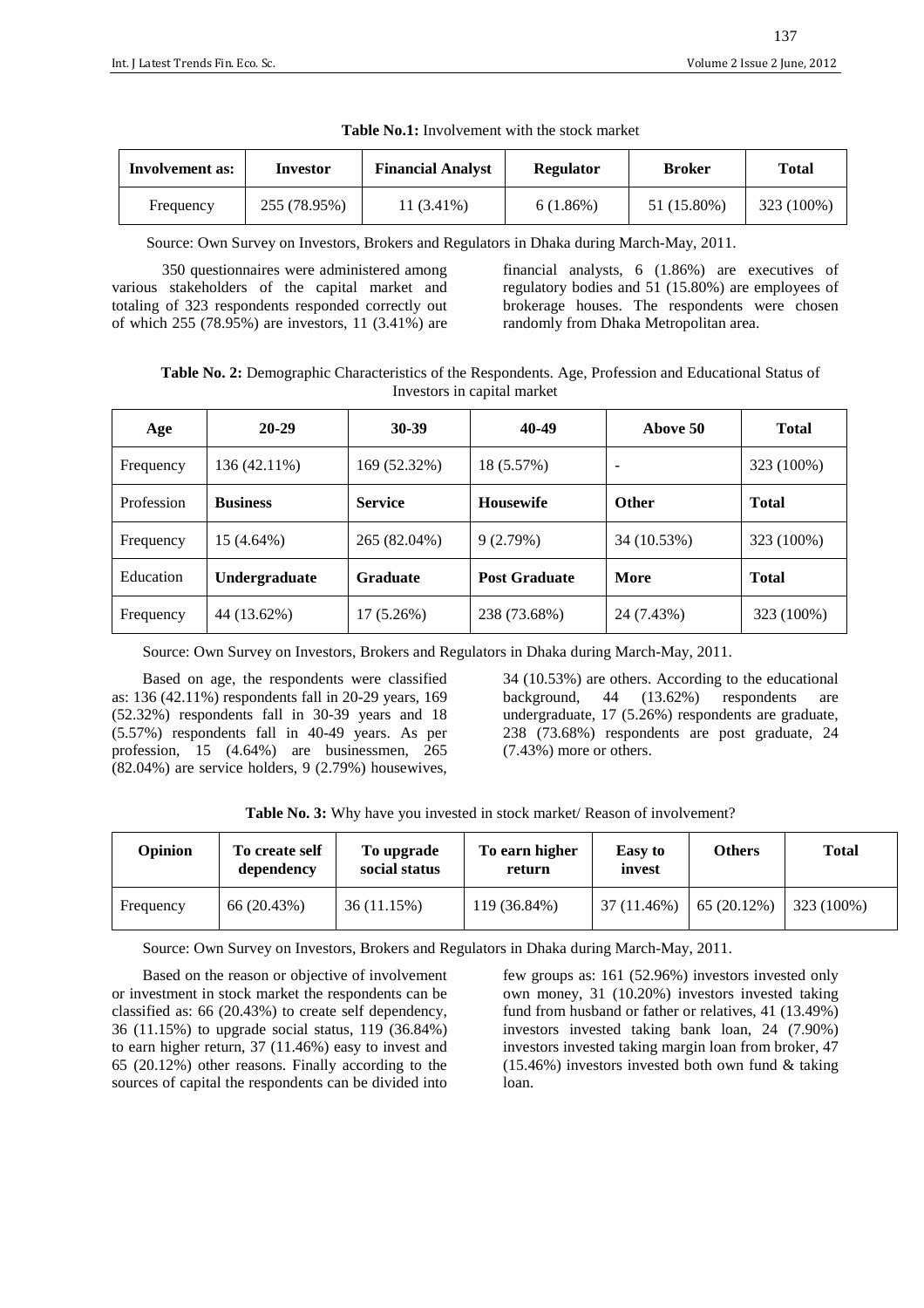| Duration in<br>Years | Less than 2<br>vears | 2-3 years   | $3-4$ year  | More than 4 years | Total      |
|----------------------|----------------------|-------------|-------------|-------------------|------------|
| Frequency            | 68 (21.05%)          | 85 (26.32%) | 51 (15.80%) | 119 (36.84%)      | 323 (100%) |

**Table No. 4:** Duration of involvement with stock market

Source: Own Survey on Investors, Brokers and Regulators in Dhaka during March-May, 2011.

Based on the duration of involvement with the stock market, 68 (21.05%) respondents are involved for less than 2 years, 85 (26.32%) for 2-3 years, 51 (15.80%) for 3-4 years and 119 (36.84%) for more than 4 years.

To depict the present condition of the stock market two variables, that is, Capital market at present, and Surge and fall in capital market in 2010 were considered. To evaluate the impact of the recent catastrophe, four variables such as loss of own capital, loss of borrowed capital, interest expense, and loss of income were considered. Simple statistical techniques like frequency distribution, percentage of frequency were used to analyze the collected primary data.

## **4. Limitations of the Study**

The present study is a self funded work which was done within a very short period of time and therefore it was not possible to collect opinion of all types of people relating to the stock market. It could be much more representative and comprehensive, if opinion could be collected from many more respondents.

# **5. Present Scenario of Stock Market and Recent Catastrophe**

## **5.1. Capital Market at present**

 On July 24, 2011, the number of active listed companies in the two stock exchanges DSE and CSE were 270 (236 A-Category, 9 B-Category, 5 N-Category and 20 Z-Category) and 212 respectively while there are 54 companies in the Over-The-Counter (OTC) Market. Among them, the number of mutual funds traded is 32 in both the stock exchanges and that of bond traded in both DSE and CSE is 3. The market capitalization in the two stock exchanges is  $\epsilon$ 29652.257 million and  $\epsilon$ 24061.00 million respectively. The number of B/O Account holders at present is about 3.3 Million. Among them about 0.6 million are women. In the month of June, 2011 average daily turnover in DSE was  $\epsilon$ 47.7523 million and in CSE it was €5.7303 million. Again the turnover has been showing an increasing trend as it stood at €186.998 million in DSE and  $\text{\textsterling}19.005$  million in CSE as on July 24, 2011.

## **5.2. Surge and fall in Capital Market in 2010**

In 2010 the market reached its peak and on  $13<sup>th</sup>$ October, 2010 DSE regulators warned of a looming collapse in stock market as all flurry cooling measures failed to end a record breaking bull run. While the DSE general index reached from 1318 in 2003-2004 to 3010 in 2008-2009 in five years, it hiked double in single fiscal year 2009-2010 to 6153. It had hit a new height in consecutive five months reaching  $8602$  in  $30<sup>th</sup>$  November, 2010 followed by a 290 points drop to 8290 in one month followed by a series of drops before the massive market crash on  $10^{th}$  January, 2011 to 6499. With a rebound on  $12<sup>th</sup>$  January, 2011 to 7690 the index again fell on  $19<sup>th</sup>$ January, 2011 by a single day 587 points-fall leading to a second crash. The capital market had to suffer another crumple in ten days while on  $20<sup>th</sup>$  January, 2011 trading was halted at a loss of 587 points or 8.5% plunge within five minutes of start of trading, although it crossed the circuit breaker threshold of 225 points by a huge margin. The SEC has introduced the new circuit breaker a day earlier although it did not work at all (Akkas, 2011).

From that slump to till now the stock market in Bangladesh is continuing its lame run having some small crack and bounce. DSE General Index has shown a peculiar trend since 29<sup>th</sup> November, 2010. It declined from 8599.411 as on  $29^{th}$  November 2010 to 5612.519 as on  $12<sup>th</sup>$  May 2011 with many sharp ups and downs as shown in the following graph: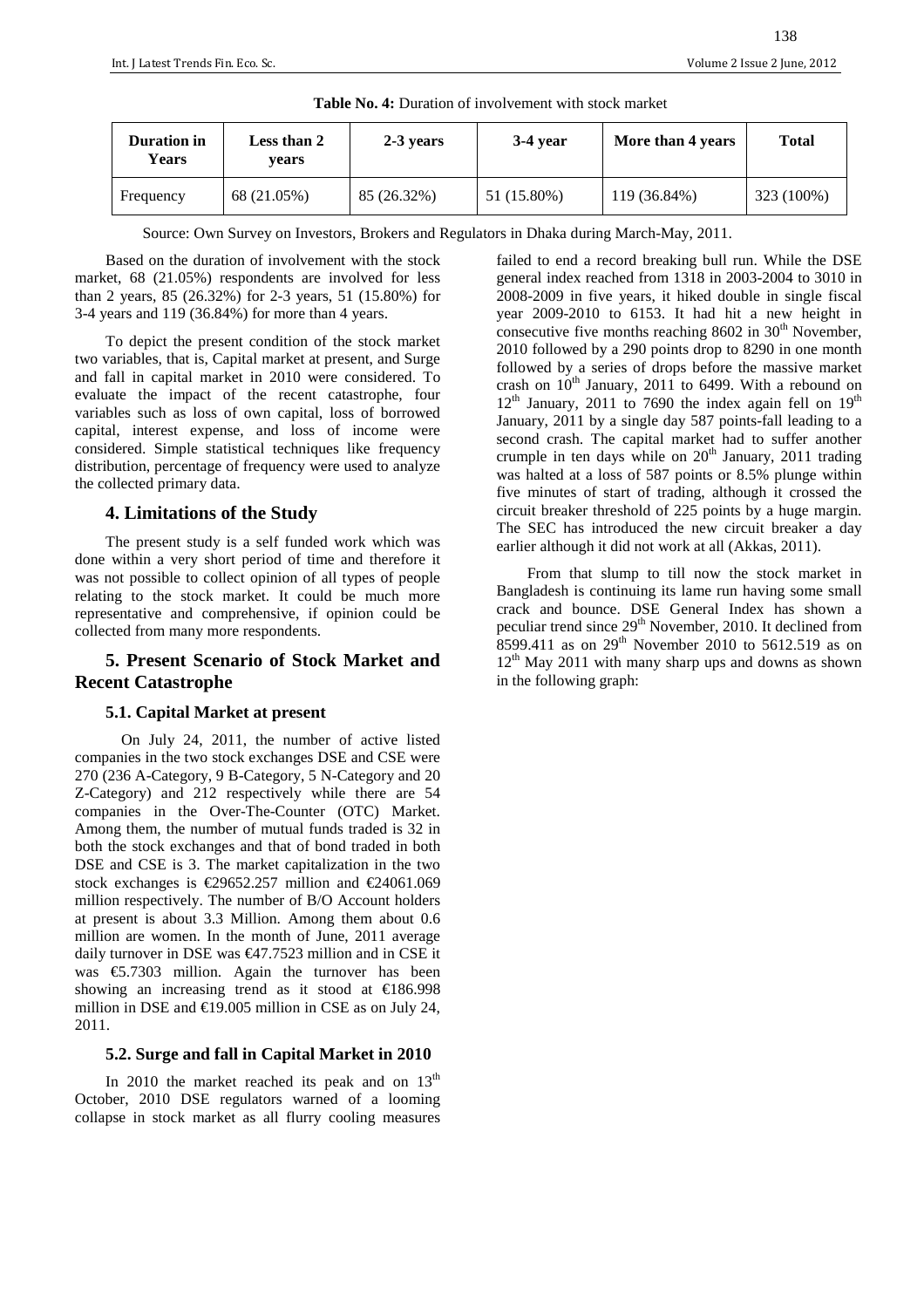| Date     | <b>DSE</b> General<br><b>Index</b> | Change in<br><b>General</b><br><b>Index</b> | Date     | <b>DSE</b> General<br><b>Index</b> | Change in<br><b>General</b><br><b>Index</b> |
|----------|------------------------------------|---------------------------------------------|----------|------------------------------------|---------------------------------------------|
| 29/11/10 | 8599.411                           | $-$                                         | 20/02/11 | 6389.625                           | $+810.120$                                  |
| 05/12/10 | 8918.514                           | $+319.103$                                  | 28/02/11 | 5203.085                           | $-1186.540$                                 |
| 19/12/10 | 7654.405                           | $-1264.110$                                 | 10/03/11 | 6639.181                           | $+1436.096$                                 |
| 02/01/11 | 8304.589                           | $+650.184$                                  | 27/03/11 | 6094.639                           | $-544.542$                                  |
| 05/01/11 | 7948.431                           | $-356.158$                                  | 10/04/11 | 6556.520                           | $+461.881$                                  |
| 10/01/11 | 6499.436                           | $-1449.000$                                 | 26/04/11 | 5806.309                           | $-750.211$                                  |
| 12/01/11 | 7690.690                           | $+1191.254$                                 | 03/05/11 | 5865.709                           | $+59.400$                                   |
| 20/01/11 | 6326.345                           | $-1364.350$                                 | 08/05/11 | 5611.471                           | $-254.238$                                  |
| 30/01/11 | 7572.610                           | $+1246.265$                                 | 11/05/11 | 5482.874                           | $-128.597$                                  |
| 07/02/11 | 6394.531                           | $-1178.080$                                 | 12/05/11 | 5612.519                           | $+129.645$                                  |

**Table No. 5:** DSE General Index from November 2010 to May 2011

Source: www.bloomberg.com (Access Date: 12-05-2011)



**Figure No. 1:** Showing the Movement of DSE General Index from November'10 to May-'11

# **6. Reasons of Recent Catastrophe in Stock Market**

From the study it is found that 17.34% of the respondents think cause of the recent catastrophe in the stock market is the lack of government awareness/control over the stock market, 23% respondents believe for apathetic aspects by the SEC, 13.31% feel for lack of adequate supervision of the investments of the commercial banks by the central bank, 36.22% realize for the syndication or manipulation in the stock market and the rest 10.53% assume the Lack of proper knowledge/ skill of investors.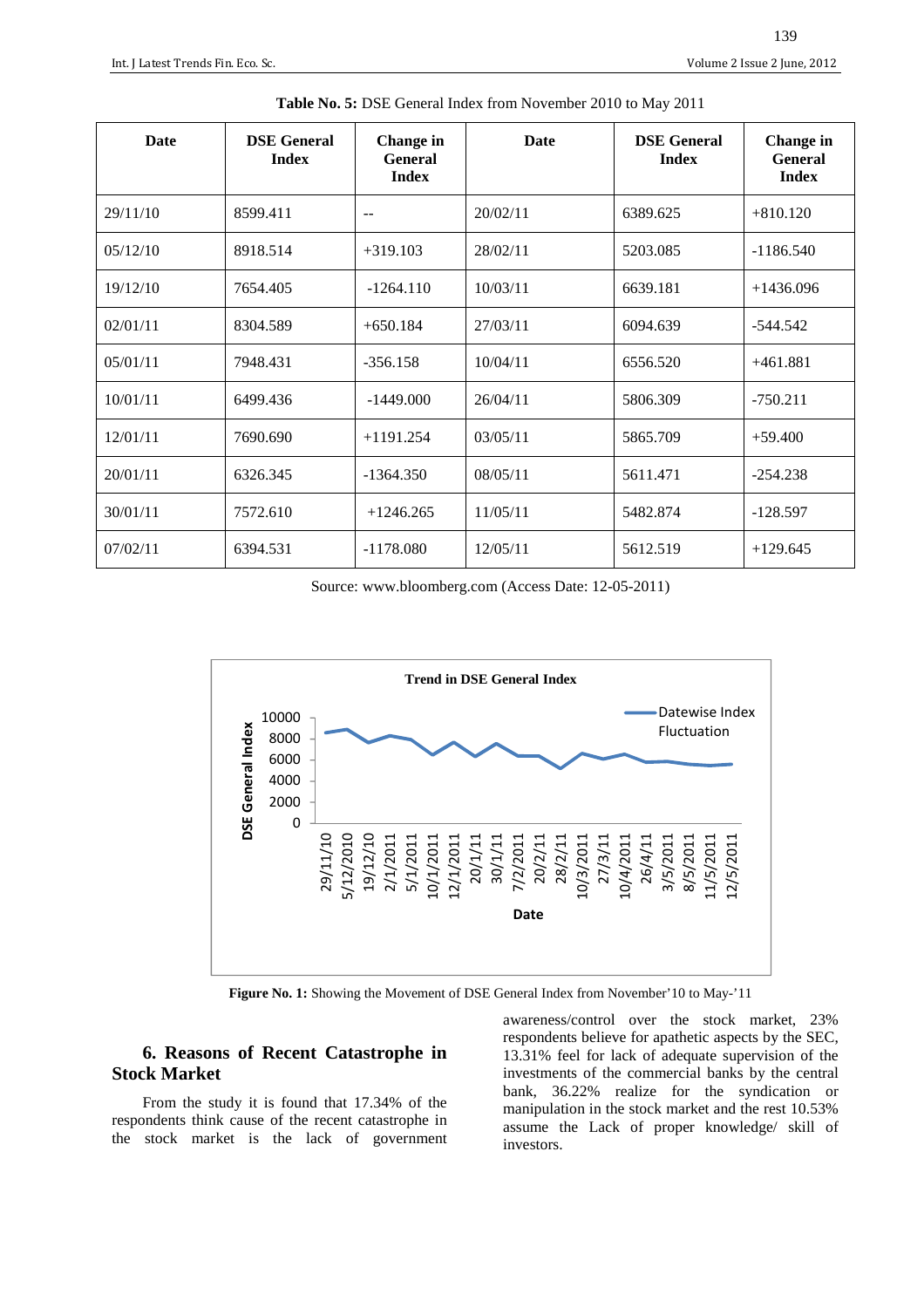| Table No. 6: Most serious cause of the recent catastrophe in the stock market |                                                                    |                          |                                                                                                     |                                               |                                                   |              |  |
|-------------------------------------------------------------------------------|--------------------------------------------------------------------|--------------------------|-----------------------------------------------------------------------------------------------------|-----------------------------------------------|---------------------------------------------------|--------------|--|
| Opinion                                                                       | Lack of Govt.<br>awareness/<br>control over<br>the stock<br>market | Role<br>of<br><b>SEC</b> | Role of<br><b>Bangladesh Bank</b><br>in controlling the<br>investment of<br><b>commercial Banks</b> | <b>Syndicate</b><br>in Stock<br><b>Market</b> | Lack of proper<br>knowledge/skill of<br>investors | <b>Total</b> |  |
| Frequency                                                                     | 56 (17.34%)                                                        | 74<br>(23%)              | 43 (13.31%)                                                                                         | 117<br>$(36.22\%)$                            | 34 (10.53%)                                       | 323 (100%)   |  |

Source: Own Survey on Investors, Brokers and Regulators in Dhaka during March-May, 2011.

# **7. Impact of the Recent Catastrophe**

From the study it is found that the sources of capital of the investors are different.

| Table No. 7: Sources of capital of the investors in stock market |
|------------------------------------------------------------------|
|------------------------------------------------------------------|

| <b>Sources of</b><br>Capital | Own monev    | <b>Husband or</b><br>father | <b>Bank loan</b> | <b>Margin Loan</b><br>from broker | <b>Combination of</b><br>own & loan | <b>Total</b> |
|------------------------------|--------------|-----------------------------|------------------|-----------------------------------|-------------------------------------|--------------|
| Frequency                    | 161 (52.96%) | 31 (10.20%)                 | 41 (13.49%)      | 24 (7.90%)                        | 47 (15.46%)                         | 304 (100%)   |

Source: Own Survey on Investors, Brokers and Regulators in Dhaka during March-May, 2011.

Out of 304 investors surveyed, 161 (52.96%) investors invested only own money, 31 (10.20%) investors invested taking fund from husband or father or relatives, 41 (13.49%) investors invested taking bank loan, 24 (7.90%) investors invested taking margin loan from broker, 47 (15.46%) investors invested both own fund & taking loan.



Source: Own Survey on Investors, Brokers and Regulators in Dhaka during March-May, 2011.

## **7.1. Loss of own capital**

The investment of 151 (49.67%) investors surveyed was in the range of  $\epsilon$ 967.3 to  $\epsilon$ 4836.6, the one of **8** (26.97%) investors surveyed was in the range of  $\epsilon$ 486.6 to  $\text{\textsterling}9673.1$  and only 12 (3.95%) investors had investment of  $€14509.7$  and above.

| Class of<br>Investment | <b>Below</b><br>€967.314 | €967.3 to<br>€4836.6 | €4836.6 to<br>€9673.1 | €9673.1 to<br>€14509.7 | Above<br>€14509.7 | <b>Total</b> |
|------------------------|--------------------------|----------------------|-----------------------|------------------------|-------------------|--------------|
| Before Slump           | 28 (9.21%)               | 151 (49.67%)         | 82 (26.97%)           | 31 (10.20%)            | 12 (3.95%)        | 304 (100%)   |
| After Slump            | 46 (15.13%)              | 169 (55.59%)         | 62(20.39%)            | 19 (6.25%)             | 8(2.63%)          | 304 (100%)   |
| Change                 | 5.92%                    | 5.92%                | $-6.58%$              | $-3.95%$               | $-1.32\%$         |              |

**Table No. 8:** Comparison of original investment and investment after catastrophe

Source: Own Survey on Investors, Brokers and Regulators in Dhaka during March-May, 2011.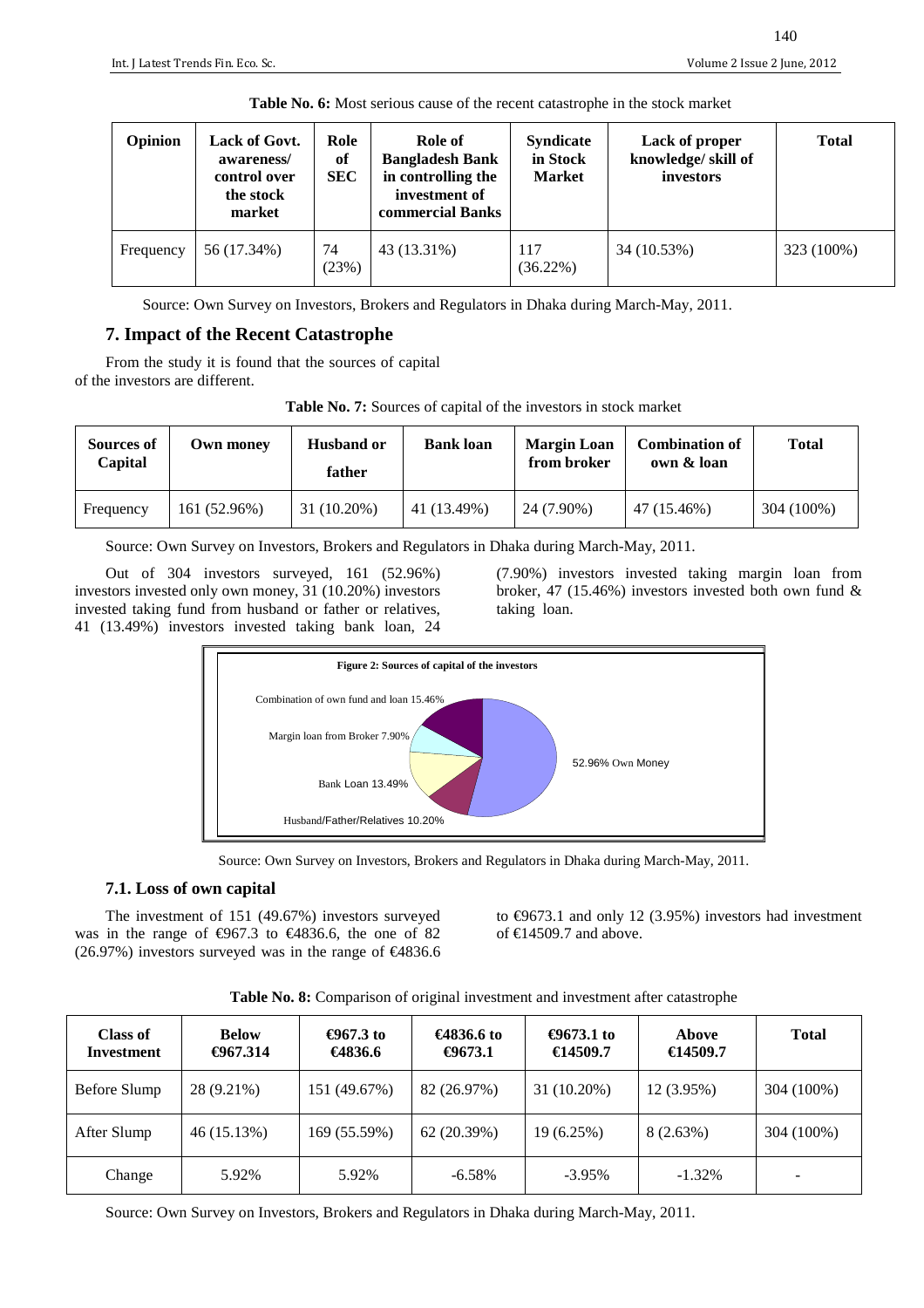While 82 investors (26.97%) were in the investment range of  $\epsilon$ 4836.6 to  $\epsilon$ 9673.1 and 31  $(10.20\%)$  in the investment range of  $\epsilon$ 9673.1 to €14509.7 before the catastrophe, it came down to 62 (20.39%) and 19 (6.25%) respectively showing a decline of 24% and 38% respectively after the slump. Again, the number of persons having investment above  $\text{\textsterling}14509.7$  was 12 which is now 8 causing a decline of 50%. Among the investors surveyed 183 have



Source: Own Survey on Investors, Brokers and Regulators in Dhaka during March-May, 2011.

More specifically, it can be observed from the above graph that 117 (38.48%) investors under survey lost below  $\text{\textsterling}967.314, 183$  (60.19%) investors under survey lost €967.3 to €4836.6 and 4 (1.33%) investors under survey lost €4836.6 to €9673.1.

suffered a loss ranging  $\text{\textsterling}967.3$  to  $\text{\textsterling}4836.6$ .

|  |  | Table No. 9: Own capital loss for the recent catastrophe in the stock market |  |  |
|--|--|------------------------------------------------------------------------------|--|--|
|--|--|------------------------------------------------------------------------------|--|--|

| Own capital | <b>Below</b> | €967.3 to    | €4836.6 to  | €9673.1 to | Above    | Total            |
|-------------|--------------|--------------|-------------|------------|----------|------------------|
| loss        | €967.314     | €4836.6      | €9673.1     | €14509.7   | €14509.7 |                  |
| Frequency   | 117 (38.48%) | 183 (60.19%) | $4(1.33\%)$ |            |          | 304<br>$(100\%)$ |

Source: Own Survey on Investors, Brokers and Regulators in Dhaka during March-May, 2011.

#### **7.2. Loss of borrowed capital**

The investors also invested taking loan from banks and brokerage houses.

| Table No. 10: Amount of investment taking loan from different sources |  |
|-----------------------------------------------------------------------|--|
|                                                                       |  |

| Class of<br>loan | No loan     | <b>Below</b><br>€967.314 | €967.3 to<br>€4836.6 | €4836.6 to<br>€9673.1 | €9673.1 to<br>€14509.7 | Above<br>€14509.7 | <b>Total</b>     |
|------------------|-------------|--------------------------|----------------------|-----------------------|------------------------|-------------------|------------------|
| Frequency        | 161(52.96%) | 43 (14.14%)              | 57<br>(18.75%)       | 23 (7.57%)            | 13 (4.28%)             | $7(2.30\%)$       | 304<br>$(100\%)$ |

Source: Own Survey on Investors, Brokers and Regulators in Dhaka during March-May, 2011.

Among the investors under survey, 43 (14.14%) investors have taken loan of below €967.314, 57 (18.75%) investors took loan in the range of  $\epsilon$ 967.3 to  $\in$ 4836.6, 23 (7.57%) investors took loan in the range of €4836.6 to €9673.1, and 13 (4.28%) investors took loan in the range of €9673.1 to €14509.7, while only 7 investors  $(2.30%)$  took loan above €14509.7.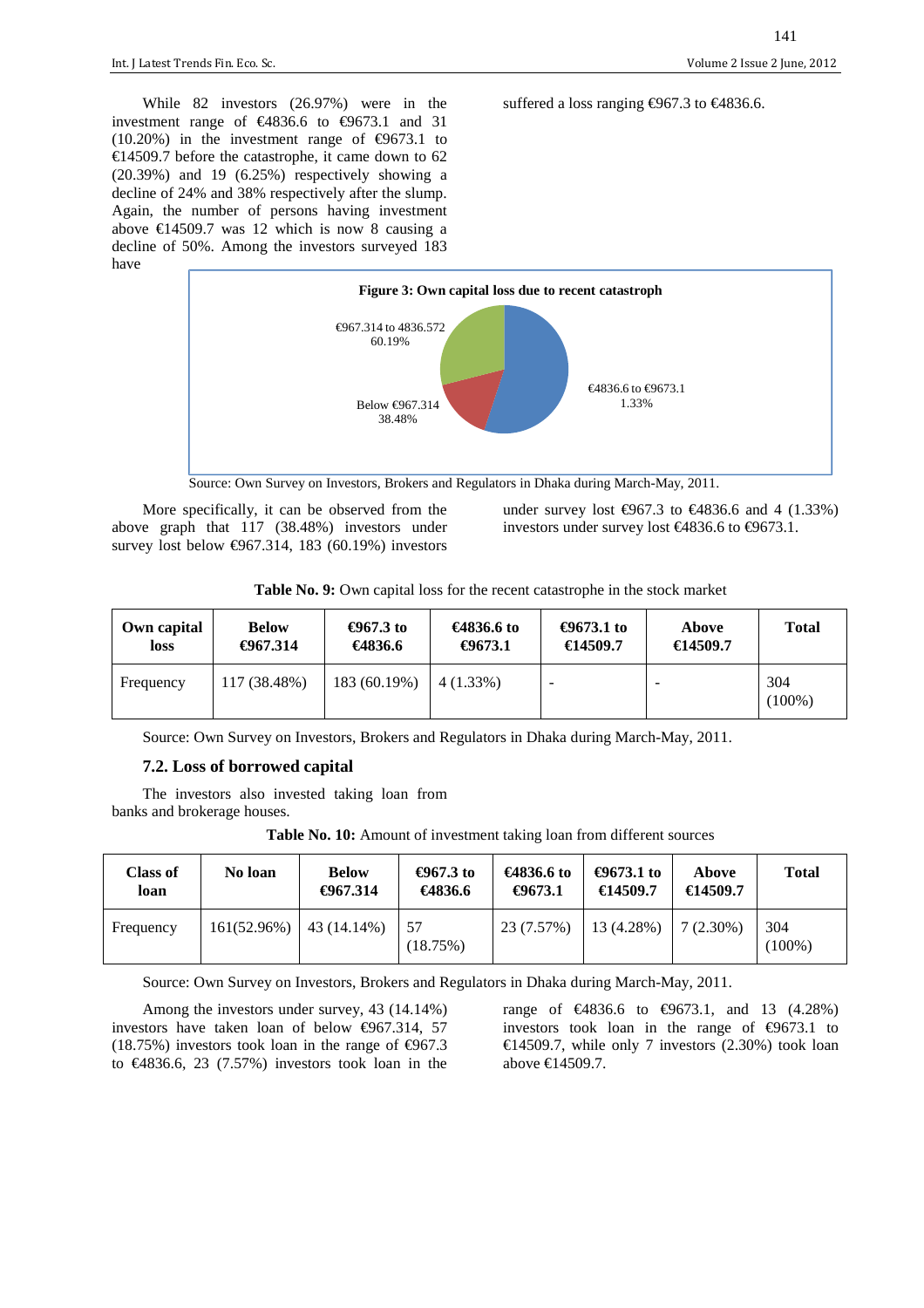

Source: Own Survey on Investors, Brokers and Regulators in Dhaka during March-May, 2011.

It is revealed from the study that the impact of the catastrophe is severe, especially on those who have taken loan.

**Table No. 11:** Borrowed capital loss for the recent catastrophe in the stock market

| <b>Borrowed</b> | <b>No Loan</b> | <b>Below</b> | €967.3 to  | €4836.6 to  | €9673.1 to               | Above    | <b>Total</b> |
|-----------------|----------------|--------------|------------|-------------|--------------------------|----------|--------------|
| capital loss    | lost           | €967.314     | €4836.6    | €9673.1     | €14509.7                 | €14509.7 |              |
| Frequency       | 161(52.96%)    | 105(34.54%)  | 33(10.86%) | $5(1.64\%)$ | $\overline{\phantom{a}}$ |          | 304(100%)    |

Source: Own Survey on Investors, Brokers and Regulators in Dhaka during March-May, 2011.

Out of 143 investors who have invested taking loan from different sources, 105 of them lost below  $\epsilon$ 967.314 of their loan, 33 of them lost €967.3 to €4836.6 of their loan, 5 of them lost €4836.6 to €9673.1of their loa which are now to be paid from their personal assets.



Source: Own Survey on Investors, Brokers and Regulators in Dhaka during March-May, 2011.

## **7.3. Interest Expense during the period of catastrophe**

The investors who have taken loan suffered not only for the loss of loan but also for interest payment on their loan which made the condition even worse.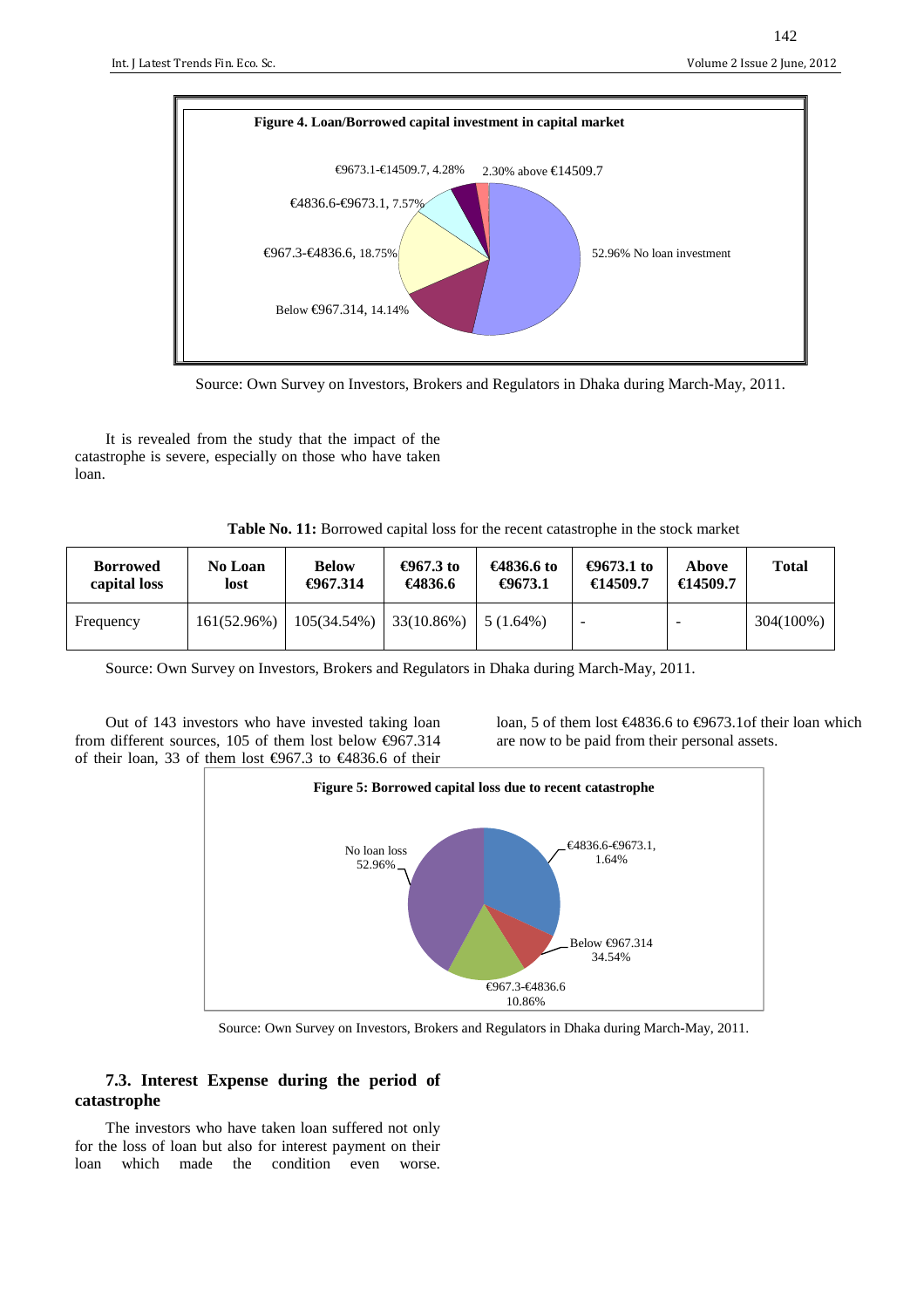| Interest       | No interest    | <b>Below</b> | €96.731 to | €193.463 to  | €386.926 to | More than  | <b>Total</b> |
|----------------|----------------|--------------|------------|--------------|-------------|------------|--------------|
| <b>Expense</b> | <b>Expense</b> | €96.731      | €193.463   | €386.926     | €580.389    | €580.389   |              |
| Frequency      | 192 (63.16%)   | 51 (16.78%)  | 27(8.88%)  | $11(3.62\%)$ | 10(3.29%)   | 13 (4.28%) | 304(100%)    |

| Table No. 12: Interest expense on the borrowings during this situation in the stock market |  |  |  |  |  |  |
|--------------------------------------------------------------------------------------------|--|--|--|--|--|--|
|                                                                                            |  |  |  |  |  |  |

Source: Own Survey on Investors, Brokers and Regulators in Dhaka during March-May, 2011.

The study shows that 192 (63.16%) investors have no interest expense because they have no loan or they invested taking loan from husband or father or relatives. 23 (7.57%) of the investors require paying interest expense of €386.926 or above.



Source: Own Survey on Investors, Brokers and Regulators in Dhaka during March-May, 2011.

## **7.4 Loss of income earned before catastrophe**

It is also found that 128 (42.11%) investors out of 304 have lost their earned money of €967.314 to €1934.629, and 97 (31.91%) have lost their earned money of more than  $\epsilon$ 1934.629, which they earned before the recent catastrophe. The 9.21% number of investors falls in the range of less than  $\epsilon$ 483.657, which indicates a heavy loss of investors for the recent catastrophe.

| <b>Loss of income</b> | Less than $\epsilon$ 483.657 | €483.657– €967.34 | $\downarrow$ $\in$ 967.314 $\in$ 1934.629 | >€1934.629  | <b>Total</b> |
|-----------------------|------------------------------|-------------------|-------------------------------------------|-------------|--------------|
| Frequency             | 28 (9.21%)                   | 51 (16.78%)       | $128(42.11\%)$                            | 97 (31.91%) | 304 (100%)   |

**Table No. 13:** Loss of income for the recent catastrophe in the stock market

Source: Own Survey on Investors, Brokers and Regulators in Dhaka during March-May, 2011.



Source: Own Survey on Investors, Brokers and Regulators in Dhaka during March-May, 2011.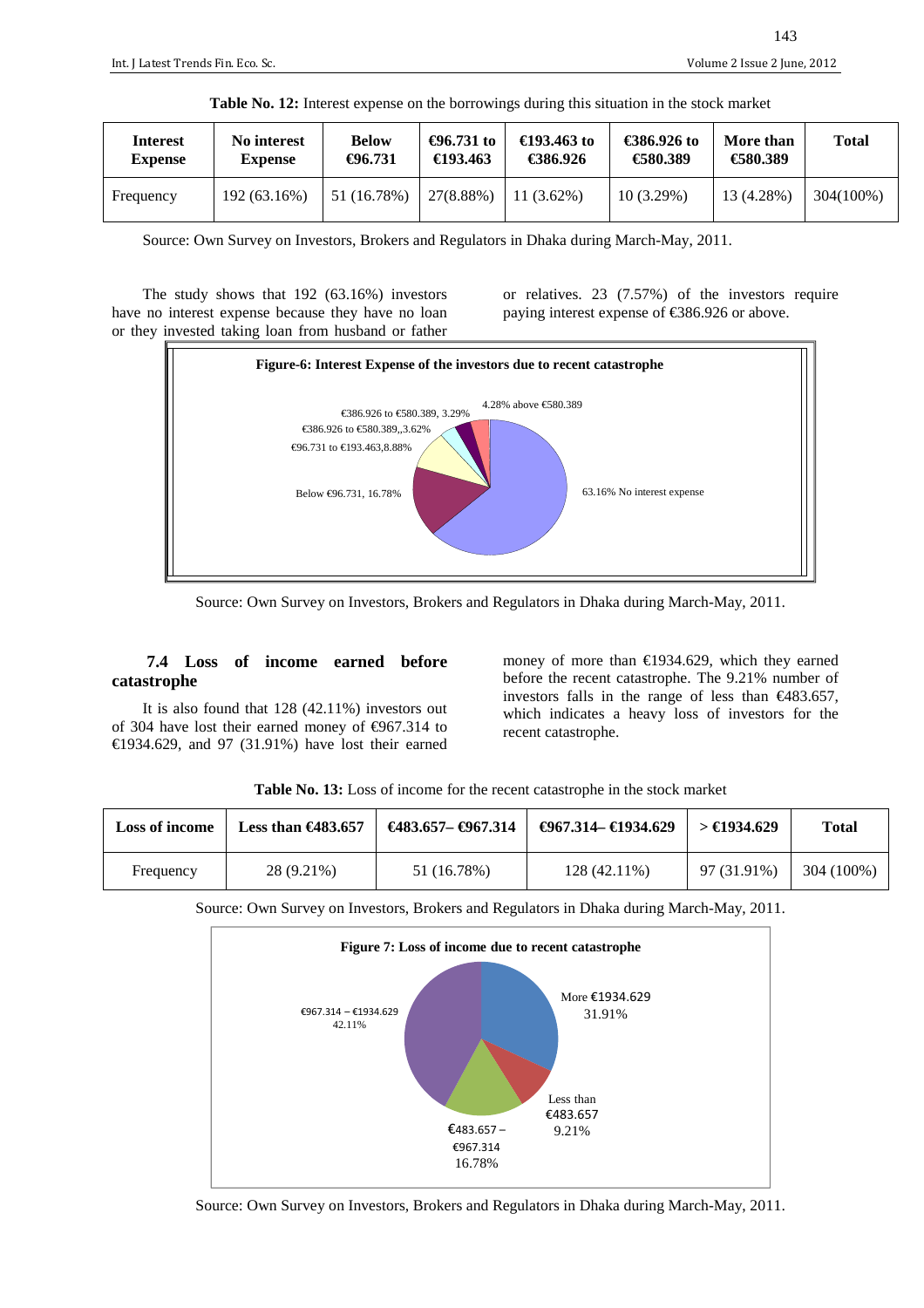Investors in the stock market not only lost their past earnings but also lost the current income. Many unemployed and retired persons also invested their last resorts in the capital market to earn something for living in a better way; but they are also suffering much due to this catastrophe in the stock market.

# **8. The uniqueness of the recent Crash**

 Compared to other stock market crashes, crash in the Bangladesh capital market is unique and unprecedented in two criteria; firstly, the reasons behind the crash mostly observed from the recent crash in Bangladesh stock market are rumor and investors' psychology & negative attitude, lack of knowledge about stock market, delusive speculations, and even smart manipulation which were not absolutely seen in the crash of other stock markets.

Secondly, the impacts and consequences of this crash are much deep rooted which may hinder overall capital formation. Although global economic crisis could not much affect the economy of Bangladesh but the recent crash in Bangladesh capital market shook most of the economic aspects of the country resulting huge loss of capital of investors, reduction of employment opportunities, develop crack in the confidence of the investors and so on.

## **9. Recommendations of the Study**

It is crystal clear that for the sustainable development of stock market all the parties concerned must work in a harmony as failure of any of them may lead the market to a further long decline towards a deep dark tunnel. So, we would like to suggest a few recommendations for different stakeholders of capital market.

#### **9.1. Recommendations for the Government**

There is no doubt that the failure of the government in making various decisions regarding capital market played role behind the recent crash which was also admitted by the Planning and Finance Minister in his different speech. Thus, the govt. should ensure the followings:

- i. Government should ensure the supply of fundamentally strong shares in the market to meet the demand which will make the market efficient as investors would not go for buying junk shares. For ensuring the supplies of such shares, Government can offload the shares of different companies which it possesses now. It also can urge the private limited companies to go public by offering tax benefits through fiscal policy. Even it can offer shares to the public for infrastructural development work like constructing big bridges, highways and power stations.
- ii. Government must ensure the appointment of skilled and capable personnel in different

regulatory bodies and must give punishment to the persons responsible for any kinds of irregularities.

- iii. The responsible persons of the Government should refrain from delivering irrelevant, irresponsible and sensitive speeches which many of them did before.
- iv. Government should ensure more active merchant banks to participate in the smooth building of a sound stock market.
- v. Government must ensure that the chairman and members of the Investment Corporation of Bangladesh (ICB) are honest and skilled. Any sort of direct or indirect involvement of any of the ICB members and officials in the stock market must be stopped in any way.
- vi. Government should delegate all power to the SEC to take legal actions against the criminals. Even if necessary, new Act may be passed in the Parliament in this regard.
- vii. Flow of black money in the capital market must be restricted as it can never bring any good results in the long run other than creating bubble in the stock market the blast of which nothing but a disaster.

#### **9.2. Recommendations for Securities and Exchange Commission (SEC)**

 SEC as the guardian of capital market should play significant role to make it march forward. It must ensure the followings:

- i. SEC must ensure that neither of its members nor any of its officials is involved either directly or indirectly with the transactions in the stock market.
- ii. The monitoring and surveillance should be strengthen so that none can get chance to gamble.
- iii. SEC must have its own certified Chartered Accountants to ensure the accuracy of the Financial Statements of the listed companies and they should give punishment if the books of accounts are not accurately audited.
- iv. SEC must rethink about the rule of disclosure of quarterly financial reports by the companies because many of the companies misused it as a vehicle of misguiding the investors. In fact, it became a common practice of most of the listed companies to show high quarterly EPS in its un-audited quarterly report to bring down P/E ratio. In some cases, it is seen that a few companies' annual audited EPS for the year ended 2010 was lower than its accumulated EPS of three quarters.
- v. It must ensure speedy disposal of decision for market operation and all the decisions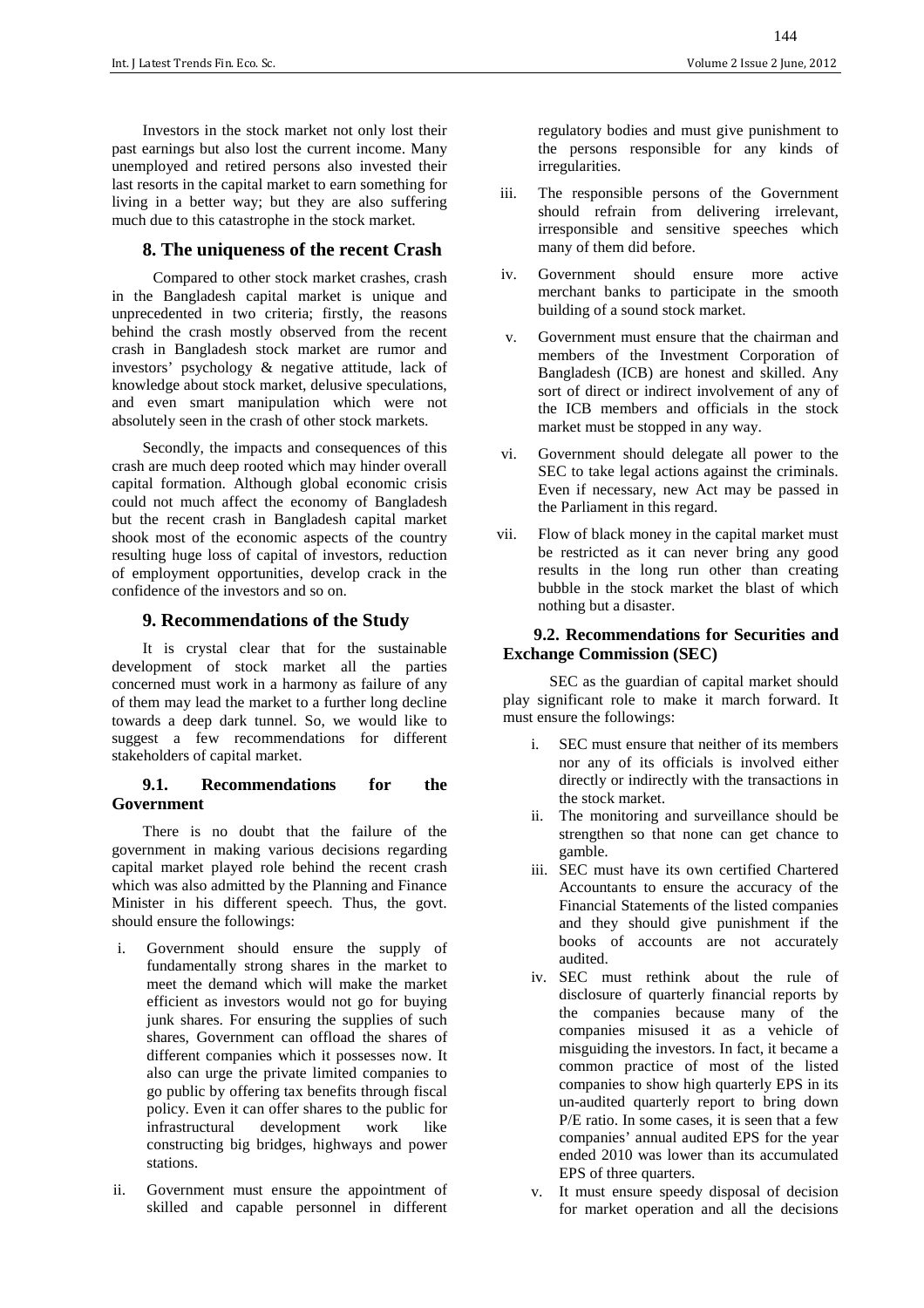should be taken considering the long term effect on the market.

- vi. To bring fundamentally strong private companies in the capital market, there is no alternative of Book Building Method of IPO. So, the postponed Book Building Method must be reintroduced with necessary correction to resist all sorts of manipulation.
- vii. It is high time for SEC to take a decision regarding the stocks in the OTC market because huge amount of money has been blocked due to inefficient OTC market. The companies in the OTC market should either be de-listed and their assets and liabilities should be settled or these companies may be brought in the main market through acquisition by the Government or by the interested entrepreneurs restarting production of those enterprises.

#### **9.3. Recommendations for DSE and CSE**

Both Dhaka and Chittagong Exchanges have important role to play as the monitoring authority of the Broker Houses. So, they need to play vital role by ensuring the followings:

- i. They must ensure proper monitoring of the brokerage houses for which more skilled manpower should be appointed in the Monitoring and Surveillance Team.
- ii. Any sort of irregularities in case of trading should be identified promptly and immediate action should be taken.
- iii. The operating software of both the stock exchanges should be updated as often these fail to take immediate sale or buy order especially that of CSE is very poor. Sometimes, it is seen that trade in DSE is on progress but due to technical problem CSE has postponed its operation which is really a big problem as it creates a gap between the prices of script in two stock exchanges. So, they must bring new software within the shortest possible time.
- iv. Now there is a common practice by DSE and CSE to ask for query for price hike of any script which is nothing but a routine work. To make such query fruitful, visible action should be taken if any involvement of sponsor/directors is identified.
- v. To aware investors having no or insufficient skills about the investment in stock market should be trained through different training programs, seminars and motivating fair.
- vi. Last but not the least that the stock exchanges need to be de-mutualized as it is the demand of time now to have a new corporate governance structure for more effective conflict management among market participants, and to make more quick decision with greater flexibility (Chowdhury, A.K.M., 2005).

#### **9.4. Recommendations for Bangladesh Bank**

Though Bangladesh Bank is the regulatory body of Money Market; but its decisions are also reflected in the capital market as the money market and capital market are interrelated. In this regard it has the following roles to play:

- i. It must ensure that the Banks and Other financial institutions' exposures do not exceed the limit from the very beginning. But in the recent slump it failed to do so as it could not monitor the involvement in the early periods while it put pressure on the banks to readjust their capital market exposures at the eleventh hour which accelerate a huge sale pressure from their side.
- ii. It must ensure the proper functioning of the Merchant Banks through arranging money from the parent company to mitigate liquidity crisis.
- iii. It should keenly monitor the loan of the commercial banks to industrial sector and take regular feedback so that no industrial loan may flow to the capital market. It is found that in case of recent catastrophe, it failed to do so as about  $\epsilon$ 7.85169 million taken for industrial loan has directly been invested in capital market according to the report of newspapers published in most of the dailies as on  $5<sup>th</sup>$  December, 2010. Moreover, Bangladesh Bank has identified a Readymade Garments Exporter to take loan of €3.9258 million and €80697.928 for his business purpose and to invest in the capital market while a Berth Operating Organization of Chittagong port did the same amounting to €545256.270 and €1090.513. According to a report published in the Daily Prothom-Alo on  $5<sup>th</sup>$  November, a listed company has taken loan from a Government owned bank and invested in the stock market. There are many other such examples which urge for proper monitoring of Bangladesh Bank on time.

## **9.5. Recommendations for Institutional Buyers**

Institutional Buyers (Mutual Funds, Merchant Banks etc.) ensure balance in capital market through reacting according to the interaction between demand and supply. But in recent past they completely did the opposite as when there was huge sales pressure in the market instead of buying, they also sold shares in a large scale resulting further decline. Their behavior in that case was not different from individual investors. Hence, they need to act in the way mentioned below:

i. They must show mature behavior to ensure balance in the stock market by buying shares when there is sale pressure and vice-versa.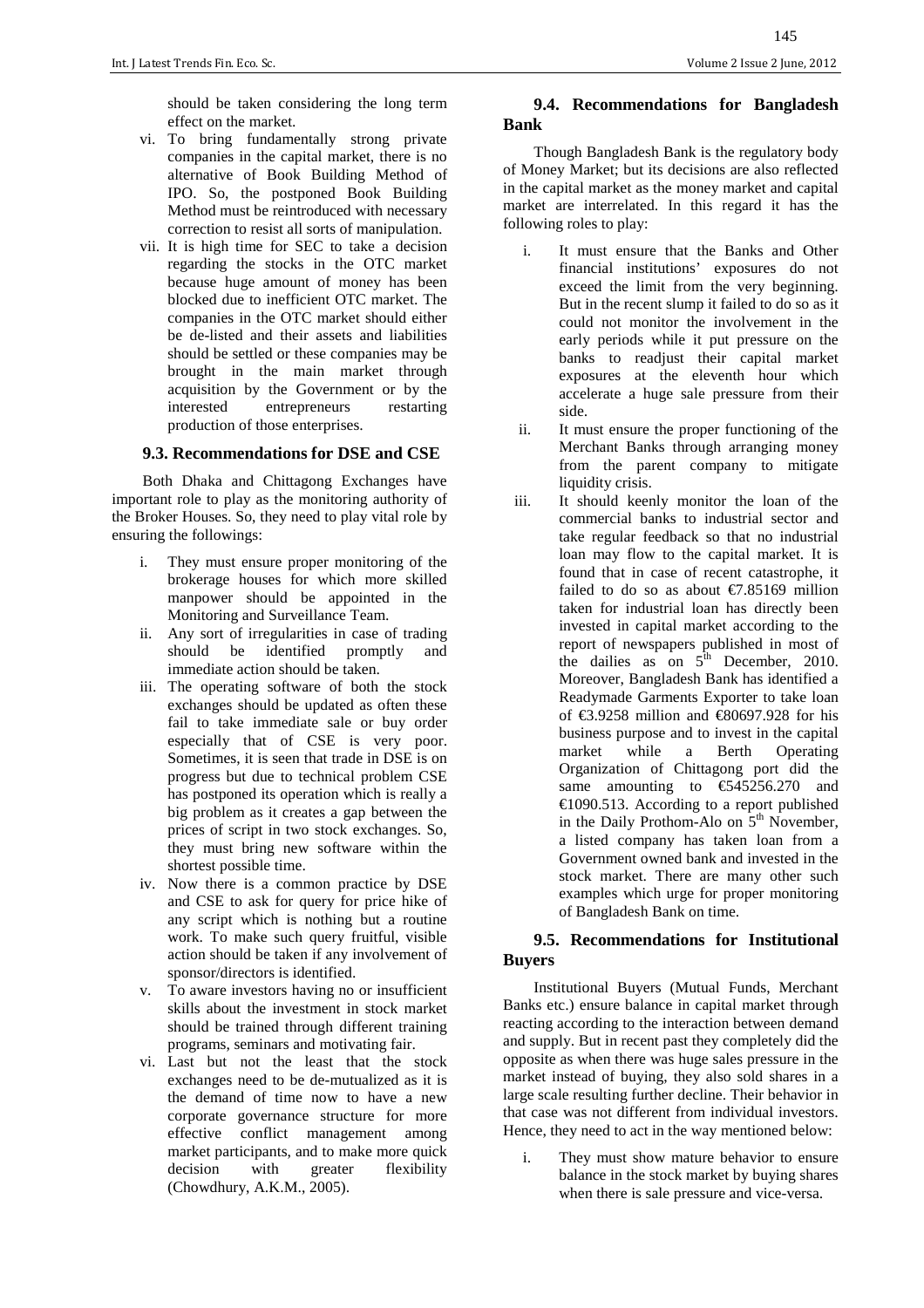- ii. In providing margin loan, they must follow the rules as prescribed by SEC as well.
- iii. They should advise their client giving emphasis on the benefits of the clients instead of thinking their own benefits only.
- iv. At the time of huge decline they should not be involved in forced/trigger sale of clients' shares without giving them any chance to adjust their loan.
- v. All sorts of transactions through omnibus accounts should be restrained.

#### **9.6. Recommendations for Individual Investors**

No matter what is the reason of a crash, individual investors are the ultimate losers. Hence, it is their own responsibility to take care of their own money and they ought to consider the following things while taking investment decisions.

- i. Before investing in a particular script they must analyze the key factors of that company to justify whether the company is fundamentally strong. Such factors include EPS, P/E Ratio, dividend policy, future growth, industry average etc.
- ii. In analyzing financial strength of a company they must consider the audited annual reports instead of quarterly un-audited report as often these information is not accurate or do not reflect the real position of the company.
- iii. They must restrict themselves from buying junk shares and taking whimsical investment decision.
- iv. They must build their portfolio in a way which will involve at least three or four different types of fundamentally strong shares from different industries. It should also contain shares considering both long term and midterm benefits.
- v. Instead of being traders, the retail investors need to think of being investors.

#### References

- [1] Akkas, S.M.A. (2011) Review of Bangladesh Capital Market Instability from National Macroeconomic Management Perspective under the global Policy Regimes of Post-Recession Recovery, *Economic Research*, Vol.12, May 2011 p.81.
- [2] Ali, M.A. (2011) the view of general investors towards Bangladesh Bank's strategy performance, *The Daily Star*, Dated: 21<sup>st</sup> April, 2011.
- [3] Chowdhury, A.K.M. (2005) *Demutualization: Current Trend of Stock Exchange Reform*, Portfolio,  $10^{th}$  Foundation Anniversary of Chittagong Stock Exchange, p.42-44.
- vi. They ought to keep some cash for emergency so that they might buy more shares (fundamentally strong) which they bought earlier when there is a big decline in price.
- vii. They should not buy on the basis of rumor or following advices of the persons who do not possess sufficient knowledge about capital market investment.
- viii. They ought to participate in different seminars and training programs relating to stock market to enhance their knowledge and skill in making stock market investment decisions.
- ix. They must know that both gain and loss are the indispensable parts of stock market. Instead of looking for gain, sometimes they must accept loss with patience so that they may recover the loss in future through higher gain.
- x. Above all, they must understand that perseverance and patience is the key to success in investing in capital market.

#### **10. Conclusion**

As an important part of the economy of the country, well-functioning of the capital market is a must for the industrialization process of an underindustrialized country like Bangladesh but instability in the same may negatively affect the total financial system. Therefore, all related stakeholders including Government, Regulatory bodies, Listed Companies, Brokerage houses, institutional investors, and retail investors should act rationally to maintain the stability in the capital market for the greater interest of the country. However, to resist any crisis in the capital market of Bangladesh the compliance of recommendations by all the stakeholders recommended can make a difference in the capital market of Bangladesh and the economy as well.

- [4] Chowdhury, T.A. (2005) *An Overview of Bangladesh Stock Markets*, Portfolio,  $10^{\text{th}}$ Foundation Anniversary of Chittagong Stock Exchange, p.45-50
- [5] Islam, M.N (2011) Problems and Prospects of Stock Market in Bangladesh, *Economic Research*, Vol.12, May 2011, p.81.
- [6] Monem, R. (2011) In Search of a Cure for the capital market, *The Financial Express*, March 23, 2011.
- [7] http://www.onlinenewspapers.com/banglade.htm, 05 May, 2011